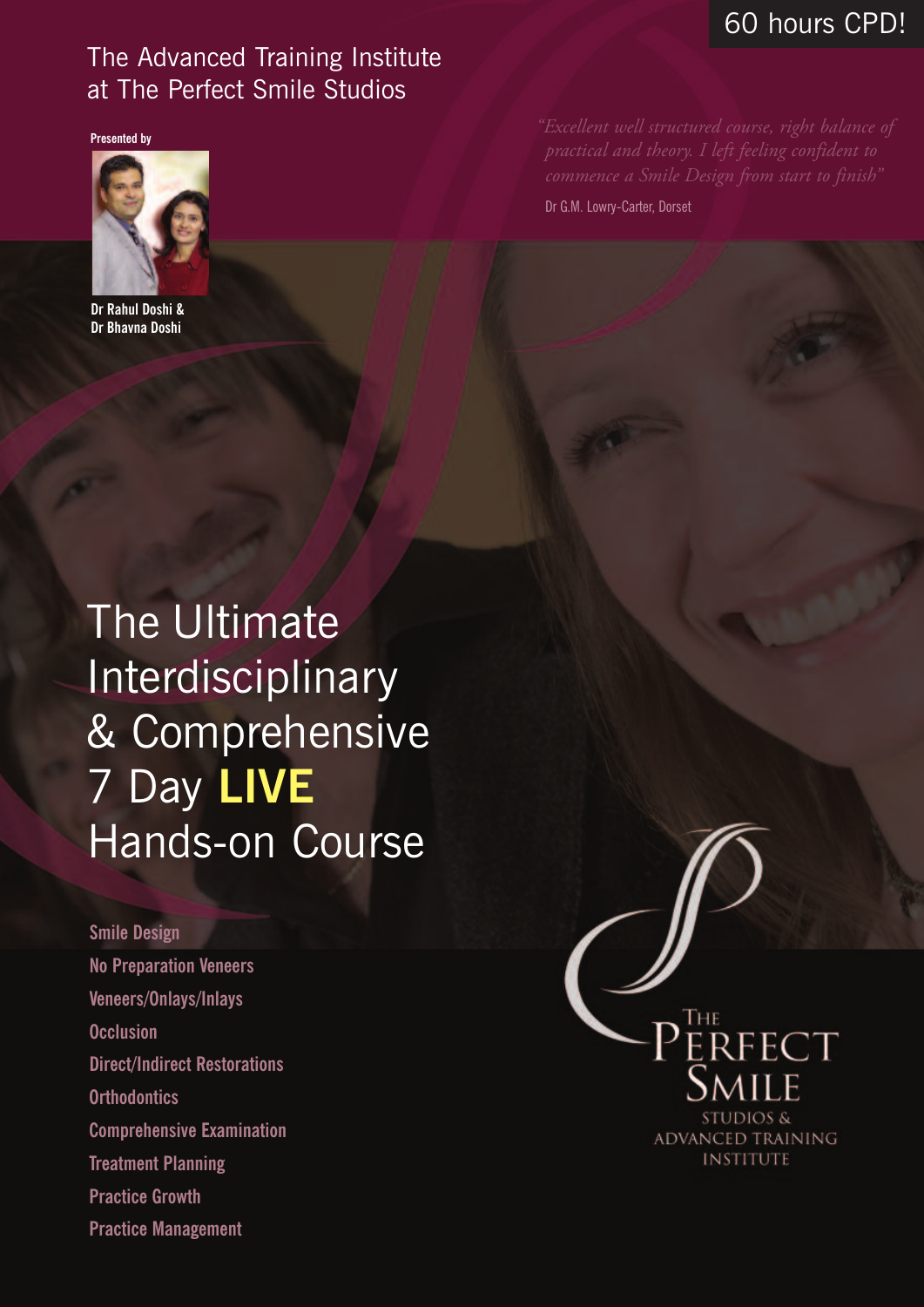## Discover a Unique Experience from a Unique **LIVE** Hands-On Course

**Do you want to learn how to do comprehensive dentistry predictably?**

**Are you skilled enough in the important area of Occlusion to ensure your dentistry will last for many years?**

**Unique hands-on, LIVE patient educational experience**

**Learn the Art and Science of Smile Design dentistry**

**Learn Smile Design preparation steps that follow a predictable and systematic approach.**

**The Course to transform your artistry and skills to an advanced level.**

**The Course to give you confidence doing larger treatment plans**

#### **A Course Unlike Any Other**

This is an intensive 7-day Course that has been put together following the experiences of studying, implementing, and improving on the wealth of knowledge Dr Rahul and Dr Bhavna Doshi have gained in over two decades. The Course is designed to help dentists and team members. You will learn not just management and clinical tips but everything that is important in this fast moving world of dentistry.

Learn the latest techniques in carrying out no preparation veneer work predictably.

*"Best course I've ever done"*

Dr Paul Coulthard, Newcastle

#### **Treatment planning, both aesthetic and functional**

- Live Hands-On Trial preparation workshop to perfect your preparation techniques.
- Really understand the Smile Design principles via treating patients Hands-On.
- Treatment Planning Sessions reviewing up to sixteen cases (8-10 units each case). You will come across and experience most type of cases e.g. crowding, diastemas, tetracycline staining, combination cases (e.g. gaps, veneers, reverse 3/4 porcelain crowns) and wear cases.

#### **Veneer provisionalisation that's amazing, fast and aesthetic**

- Create final restorations that are predictable aesthetically and functionally.
- WOW patients with their temporaries ("the trial smile").
- Learn how to ensure you get accurate and precise laboratory wax-ups to make the clinical case much easier.

#### **Laser Dentistry**

- Experience using soft and hard tissue lasers in treating cosmetic cases.
- Learn to use a piece of equipment that is probably as important as the fast hand piece!
- Revolutionise, transform and modernise your practice with the use of laser dentistry.
- Benefit your patients by achieving ideal gingival outlines to create better looking smiles.

#### **Develop an empowered and dynamic Team**

- Your Team will learn to deliver the ultimate 5-star New Patient Experience
- The Team will get a hands-on, personalised experience with all materials and set-ups for Smile Design dentistry.
- Let your Team learn from our exceptional, highly trained Team members.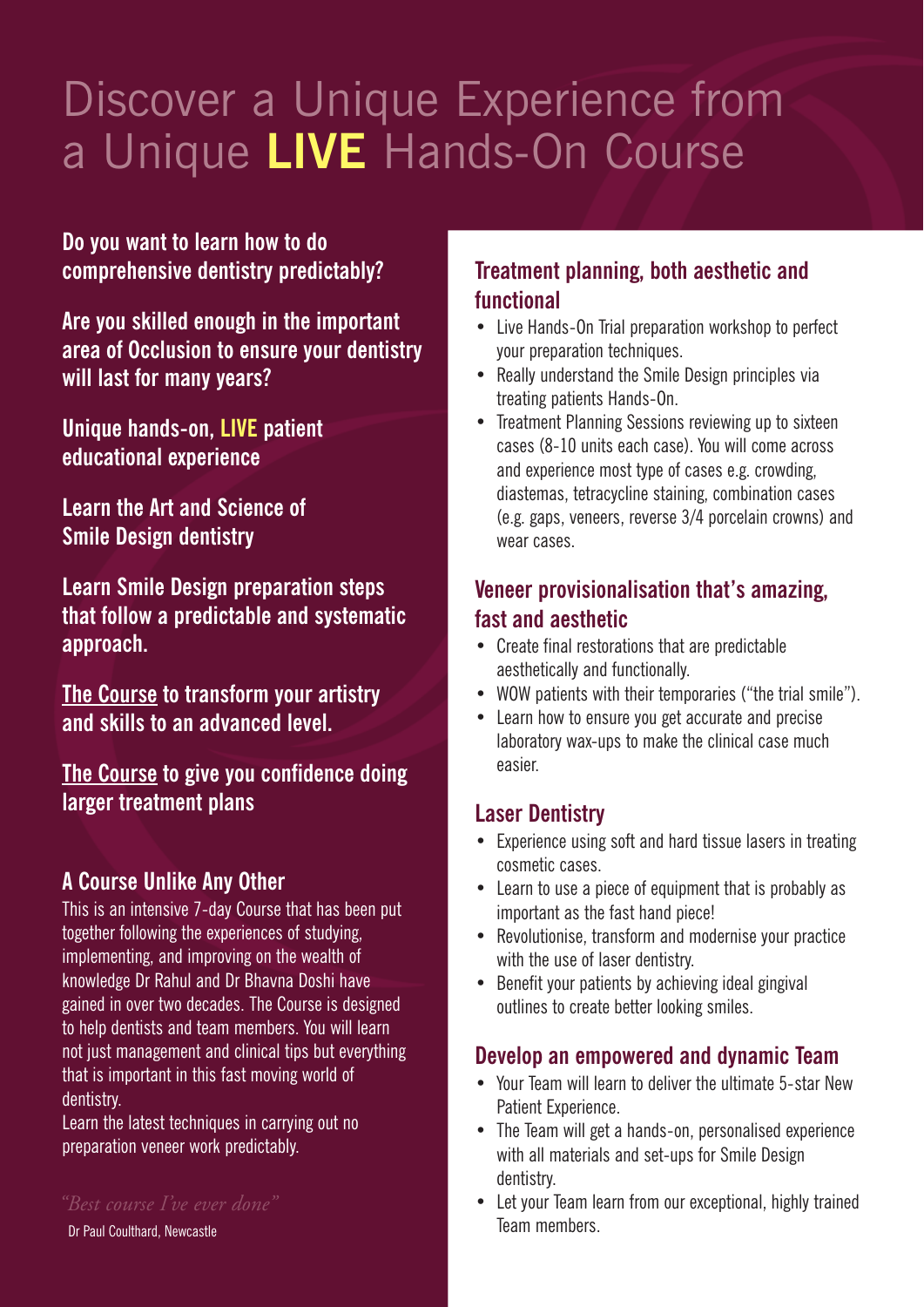#### **Stress free, fast, and predictable cementation of multiple veneers/onlays**

- Cementation principles designed for predictable and simultaneous placement of multiple units.
- Review which materials give the most predictable results.
- Become completely confident in seating veneers by doing your own cases and watching other cases.
- Learn a technique that is predictable and will not let you down!
- Learn about effective isolation with rubber dam (quick and easy techniques).

#### **Occlusion**

- Learn the techniques of doing a comprehensive evaluation (including facial muscles assessment, TMJ analysis, and detailed intra-oral assessment).
- Understand the best way to use articulating papers effectively.
- Learn how to take face bow records and articulators.
- Master multiple ways of taking an accurate centric relation record after a patient has been deprogrammed with an NTI (or similar) appliance.
- Use sophisticated computerised occlusion equipment like Joint Vibration Analysis and T Scan. This will revolutionise your dentistry!

#### **Develop fast track steps to have the Practice of your Dreams**

- Discover the ingredients required to have a great Cosmetic Practice.
- Learn tried and tested concepts to make rapid progress.

#### **Marketing – attracting the right patients**

- Learn about cost effective and successful marketing strategies.
- Market correctly to attract the patients most suited to your Practice.
- Find out what works and what doesn't. We have tried everything (TV, radio, adverts, etc).
- Learn about the importance of setting an annual budget with a detailed Marketing Plan.
- Increase your turnover by up to 20% using this simple strategy alone.

#### **Case Presentation – learn the art of communicating with your patients**

• Improve your Case Acceptance by helping your patients choose the ideal treatment option for them based on their budget and priorities.

- Learn the art of non-pressurised integrity selling...the technique that ensures you maintain an ethical approach and act only in the best interests of your patient.
- Learn about the four personality traits (to significantly improve your communication with each patient).
- Develop successful financial options for greater Case Acceptance.
- Address the fears and objections that stop patients from going ahead with treatment they want.

#### **Photography – The best way for a patient to understand their mouth**

- The secrets of using this important marketing tool.
- Simple steps to get fantastic photographs every time (not with a point and shoot camera but with a digital SLR camera)
- Introduction to tools you cannot afford not to use e.g. PowerPoint presentation for Consultation visits, and Adobe Photoshop.

#### **Direct Anterior and Composite Restorations:**

- Correct preparation techniques.
- Polychromatic natural analogue build-up.
- Individualise composite restorations
- Finishing and polishing techniques.
- Hands-On Build-up (on models): Class IV, composite veneer, Class II.

Live Hands-On Patient Experience – The best way of learning cosmetic dentistry, by far! Not only will you have the satisfaction of personally changing a patient's life, you and your Team will leave this Seminar completely inspired and ready to implement immediate and positive changes to your Practice.

Unique hands-on, live patient educational experience. Opportunity to see up to 8 patients with varying case scenarios being treated. Clinicians introduce their own patients, and with the detailed interactive guidance of Dr Rahul Doshi, perform hands-on preparation and cementation of approximately 8-10 anterior all ceramic restorations.

**Improve your confidence in planning, presenting and performing larger and more complex treatment plans!**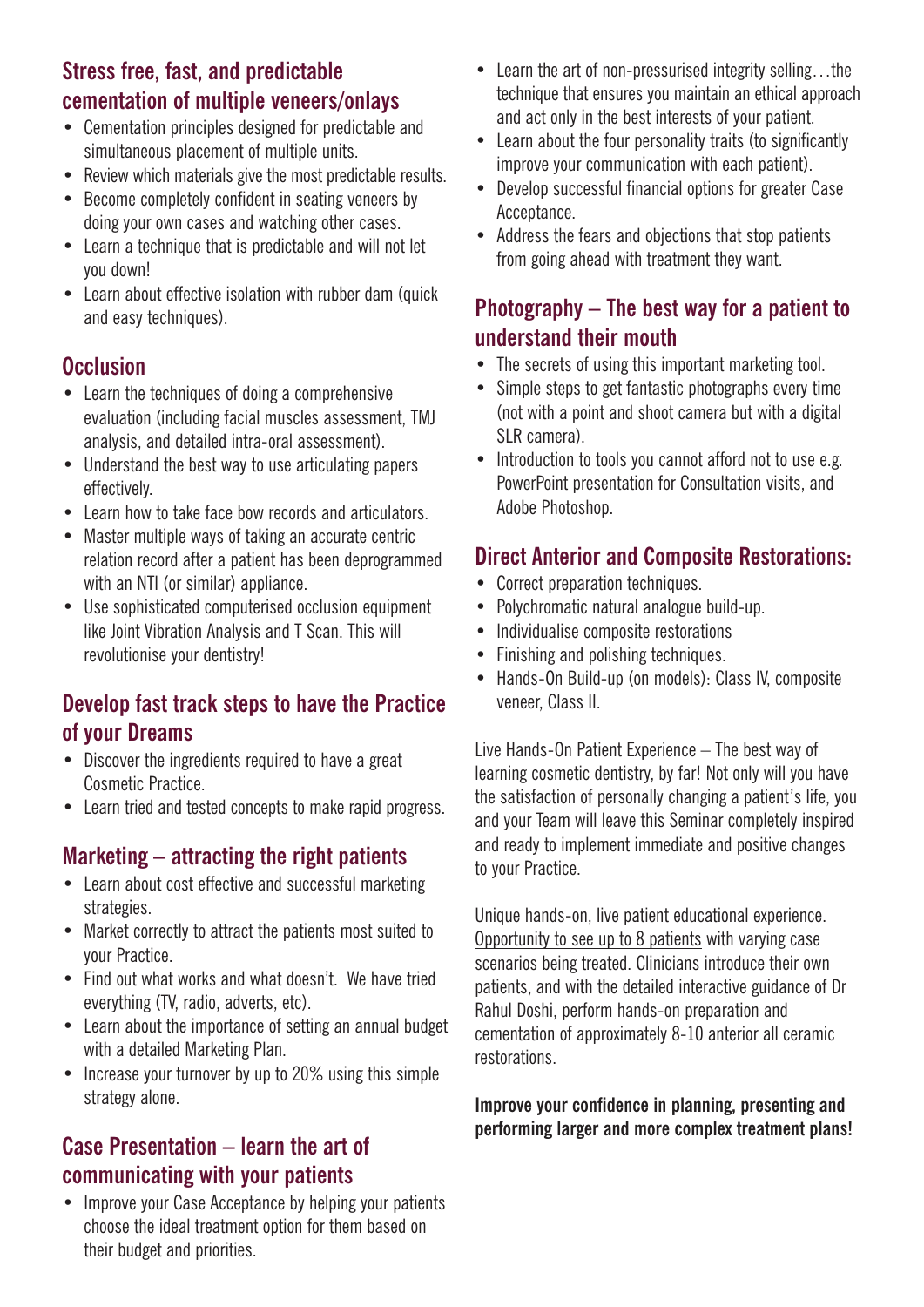### **Why Dr Rahul Doshi?**

- He is the Clinical Editor of the Premium Practice Dentistry International Monthly Publication
- The Extreme Makeover Dentist (on UK Living TV)
- Inspirational, passionate and life changing speaker.
- National & International Lecturer and Director of Perfect Smile Studios and Institute
- A Dental Business Consultant & Strategist who has lead Private Practices to success.
- Widely featured in the national press including The Times, Daily Mail, The Guardian, Evening Standard, Marie Claire, Tatler and International and National dental press.
- Passionate in sharing the step-by-step strategies that can be implemented immediately to make massive changes to your Practice progress.
- Keen to share a unique, advanced educational experience, where the vital clinical and non-clinical essential skills, that make the biggest difference, are discussed in detail.

*"At first I was a little apprehensive of choosing this course and type of dentistry having just qualified a couple of years ago. However, I feel very glad to have gone ahead with it and learnt so much and feel so much more confident with my dentistry and motivated to make changes in my private life. The course was especially good due to all the amazing staff members who were always there to help and were very welcoming. Thanks you all for everything."*

Rupal Gupta – Northampton

# The Programme

The Goal is to provide an advanced educational experience for the dentist who desires to treat more complex and comprehensive restorative cases. Attendees will learn how to achieve the ultimate in beauty and function.

This Course will change your lives and that of your patients too!

This Course is strictly limited to a maximum of 8 dentists to ensure the highest quality of personal tuition

#### **Day 1: Case Set Up – Theory & Planning (8 hours)**

- Complete examination and diagnosis of a patient utilizing several diagnostic recording and evaluation tools
- Smile Analysis: Advanced Detailed Assessment and Diagnosis.
- Phased sequencing and planning of the comprehensive case.
- Assessment and planning of Advanced Smile Makeover cases e.g. involving wear, TMJ pain etc.
- Understanding advanced preparation techniques for Smile Design Dentistry.
- Learning the correct preparation design, occlusal planning and soft tissue management of Advanced Cases.
- Making and fitting a deprogramming device for your patient to help relax the facial muscles so that an accurate diagnostic centric relation record can be taken.

#### **Day 2: Advanced Case Set Up – Hands-On Record Pre-Treatment Records (8 hours)**

- Learn to create accurate and detailed pre-treatment records
- Diagnostic mock ups using composite to simulate the new smile and aid increased accuracy of wax ups.
- Taking of accurate silicone impressions.
- Facebow record, Stickbite record, Bite in centric relation.
- Digital photographs and measurements (to 0.01mm accuracy level!) of the mock ups.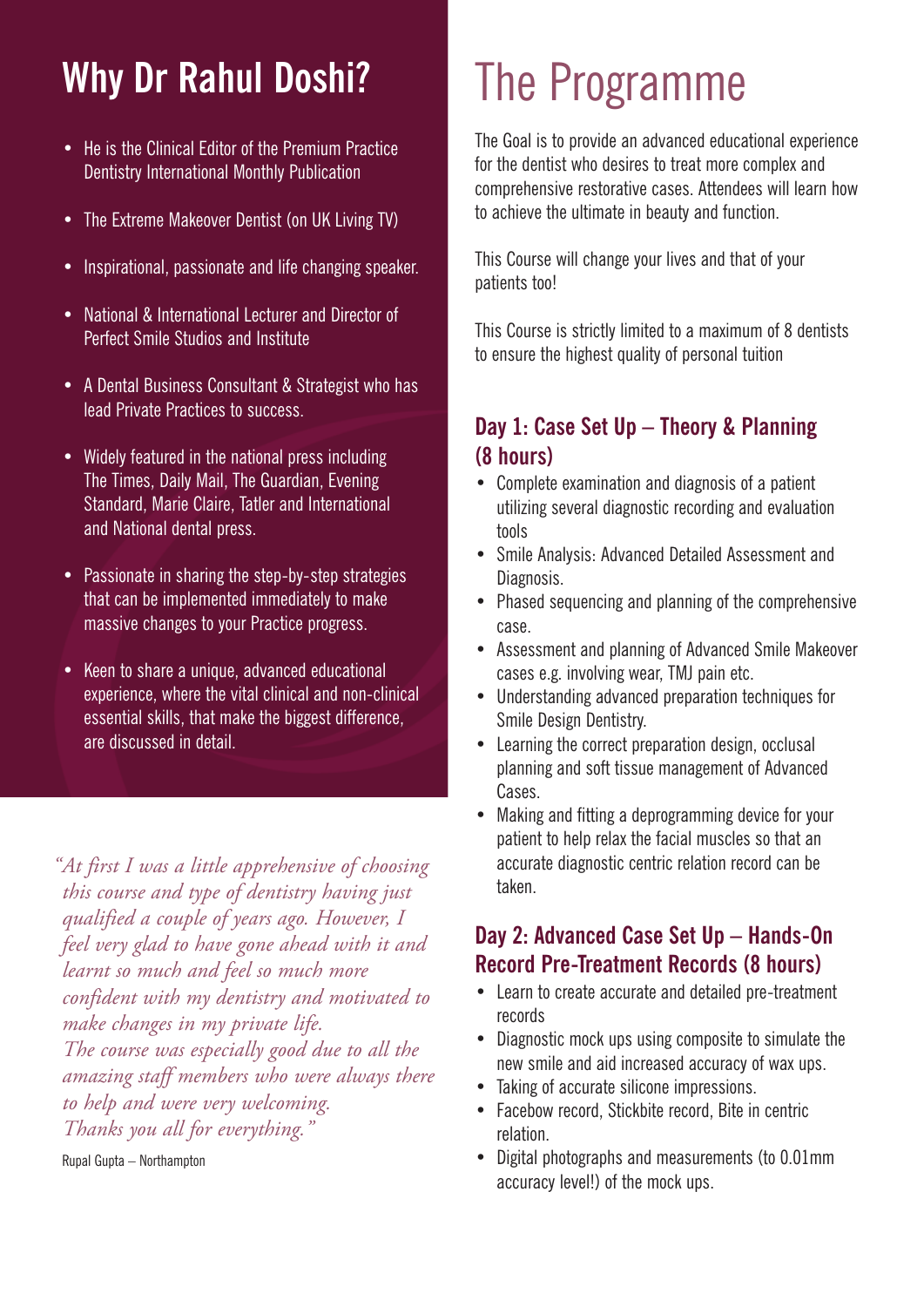#### **Day 3 Smile Design Principles and Treatment Planning (9 hours)**

- Correct Assessment and Visualisation of Smile Design principles.
- Understanding preparation techniques for Adhesive Dentistry including crowns, veneers and onlays.
- Important occusal principles in Smile Design.
- Selecting and using the correct burs for teeth preparation.
- Utilisation of diagnostic wax ups to achieve an aesthetic and functionally correct "trial smile".
- Understanding gingival biotype and the biologic width.
- The use of lasers (soft and hard tissue) to enhance the gingival outlines.
- Correct impression taking for predictability and accuracy.
- Creating the ultimate temporaries to "WOW" the patient.
- Choosing the correct ceramic material for each case.
- Assessment and planning typical Smile Makeover cases e.g. crowding, tetracycline and diastema closure.

#### **Day 4/5 Hands-On Preparation of 8-10 porcelain restorations and Practice Management (9 hours/7 hours)**

- The comprehensive hands on patient treatment session treating your own case (up to 10 anterior units).
- Each dentist will benefit from personal, detailed instruction for their own case by Dr Doshi. You will also help to diagnose the cases of other dentists.
- A full Team program with business and clinical Team training.
- Learn excellent clinical tips drawn from the Instructors' wealth of experience.
- Breakout sessions on communication and business management concepts.
- Photography: Simple steps to get fantastic photographs every time (learn how a complex digital SLR camera can become easy to use).
- Learn how create a PowerPoint presentation.
- Marketing tips from Dr Bhavna Doshi who has a special interest in Marketing, Practice Growth and Profitability.

#### *"Excellent course, excellent set up, excellent teaching… A must attend course for any serious cosmetic dentist."*

Dr Jag Shergill, Birmingham

*"This is a course that does exactly what it says it will. I now feel ready to take on some veneer smile makeovers and move my practice up to the next level."*

Ed Moncrief, Market Harborough

#### **Day 6 Cementation, Anterior and Posterior Composite Restoration (9 hours)**

- Learn stress free cementation of multiple veneers.
- Choosing the correct cement resin for each type of restoration; the mystery of bonding clarified!
- Understanding the elements of occlusion, which are the key to long-term success. Learn amazing techniques with different grades of articulating paper to make your adjustments precise and very controlled (i.e. not just "chasing the blue marks").
- Correct shade taking.
- Correct preparation techniques.
- Polychromatic natural analogue build-up.
- Individualise composite restorations
- Metal, Composite and Ceramic primers.
- Finishing and polishing techniques.
- Adhesion and luting systems.
- Hands On Build-up (on models): Class IV, composite veneer, Class II.

#### **Day 7 Hands-On Cementation of multiple porcelain restorations (10 hours)**

- Seat the final restorations on your patients and watch the magic unveil!
- This is one of the most positive experiences in the entire Course – an opportunity to sit down as dentists with Dr Rahul and Dr Bhavna Doshi and share with them your concerns in General Practice. Their experience and inspiration will be of great benefit…

Graduation from The Perfect Smile Studios and Institute.

#### **60 hours Verifiable CPD Points**

*"An excellent course with excellent instructors and assistants. Tailored to meet my personal needs and requirements in every way."*

Paul Abrahams, London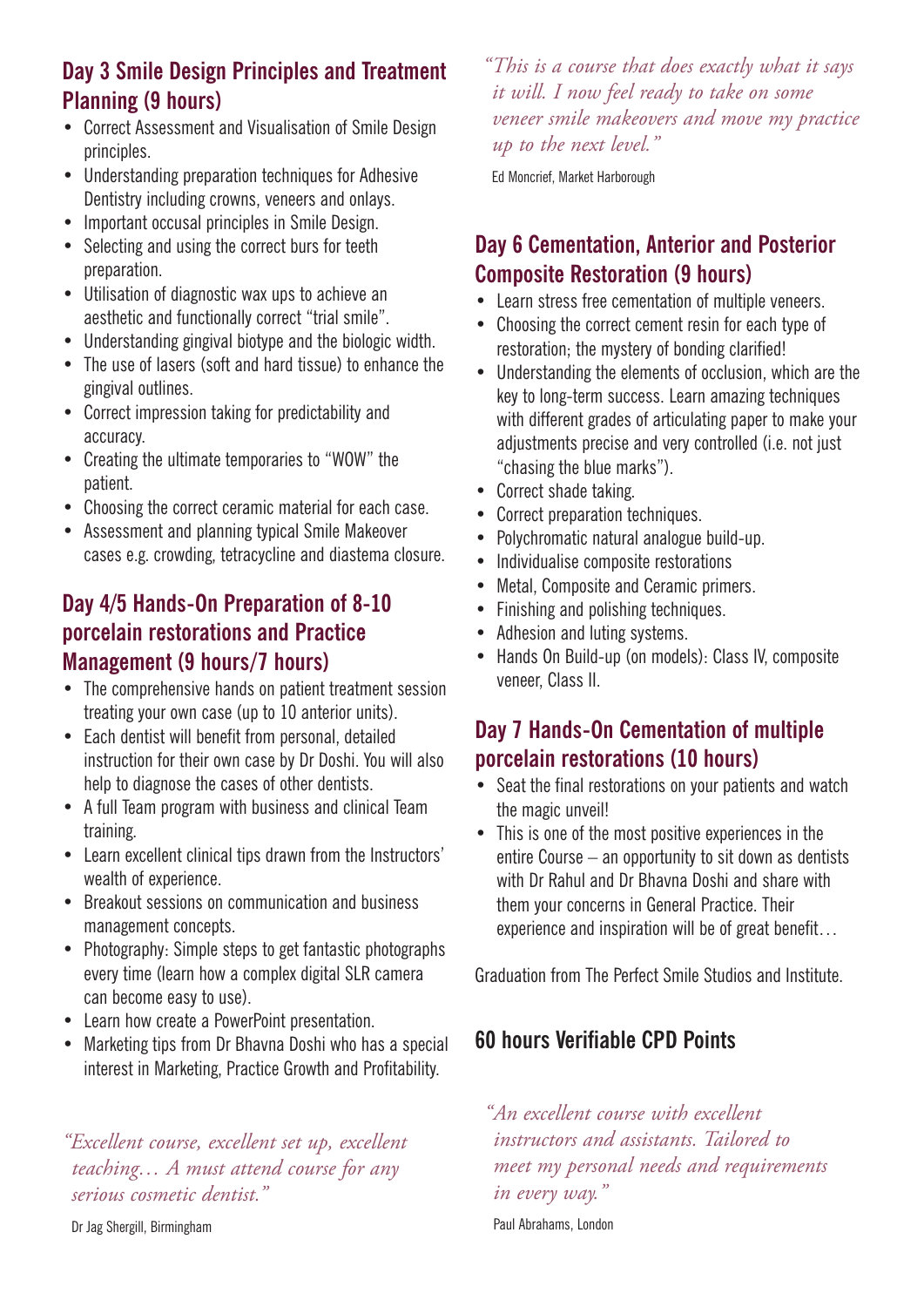### **Your Road to Success Offer:**

#### **Dentist Course Fee:**

- £5927  $+$  VAT (includes one Team member FREE OF CHARGE plus you pay only half the laboratory fees for treating the patient on the Hands On Course (for a limited period)
- $f.2250 + VAT$  Observer Dentist Fee (i.e. not treating a patient)
- £215  $+$  VAT per day for an additional team member

#### **PLUS! Receive these FREE bonus items worth £1210.00 for booking no later than 31.01.2012**

- FREE Systems Information folder & Course Presentation Notes Value £500.00
- FREE CD ROM of before & after photographs of all patients treated on the Course to help market to your patients Value £400.00
- A handout and CD ROM showing how to increase cosmetic dentistry in your Practice Value £100.00
- THREE FREE CD ROM interviews of Success Filled Strategies and Action Points Value £70.00 per CD. Total BONUS of £210.00
- FREE Treatment Planning and Case Review of any 2 cases during or after the Course Value  $=$  total of 2 Case Acceptances when patients decide to go ahead with the recommended treatment.

#### **Remember Your Money-Saving Benefits:**

You will make a tax saving of about £2500.00 (40% of the Course/Lab fee)

You will get the Bonus material worth £1310.00!

If you provide the patient, then you will keep the profit from the fees you charge for the 8-10 units of Smile Design work!

#### **Hurry…. To Register**

Remember we only allow a maximum of 8 dentists per Course (actually treating patients) to ensure the greatest benefit from this learning experience.

#### **We Guarantee:**

This Course will motivate you and give you passion for dentistry. A life changing Course that will increase your investment on the Course multiple fold.If by the end of the first weekend you are not satisfied with the passion, the inspiration and the life changing information we have to share, we will give you a full refund!

#### **Course Dates & Venue**

1st, 2nd March 2012; 22nd, 23rd, 24th, March 2012; 26th, 27th, April 2012. Venue: The Perfect Smile Studios and Institute Tel: 01992 552115

#### **Ways to Register:**

#### **Phone:**

Dr Rahul Doshi on 07956 503232 directly to discuss your patient, the course and how to benefit from the course.

**Email:** care@theperfectsmile.co.uk

#### **Mail:**

Course Organiser, The Perfect Smile Studios and Institute, 7/9 South Street, Hertford, Herts, SG14 1A Please make any cheques payable to 'Dental WEALTH Builder'

*"I have spent a considerable sum of money and time on developing my clinical skills on numerous courses all over the world. The Perfect Smile has superseded any other course in its delivery and content. I would thoroughly recommend this course to any dentist that would want to elevate their dentistry to that gold star level."*

Richard Miler-White, Bedfordshire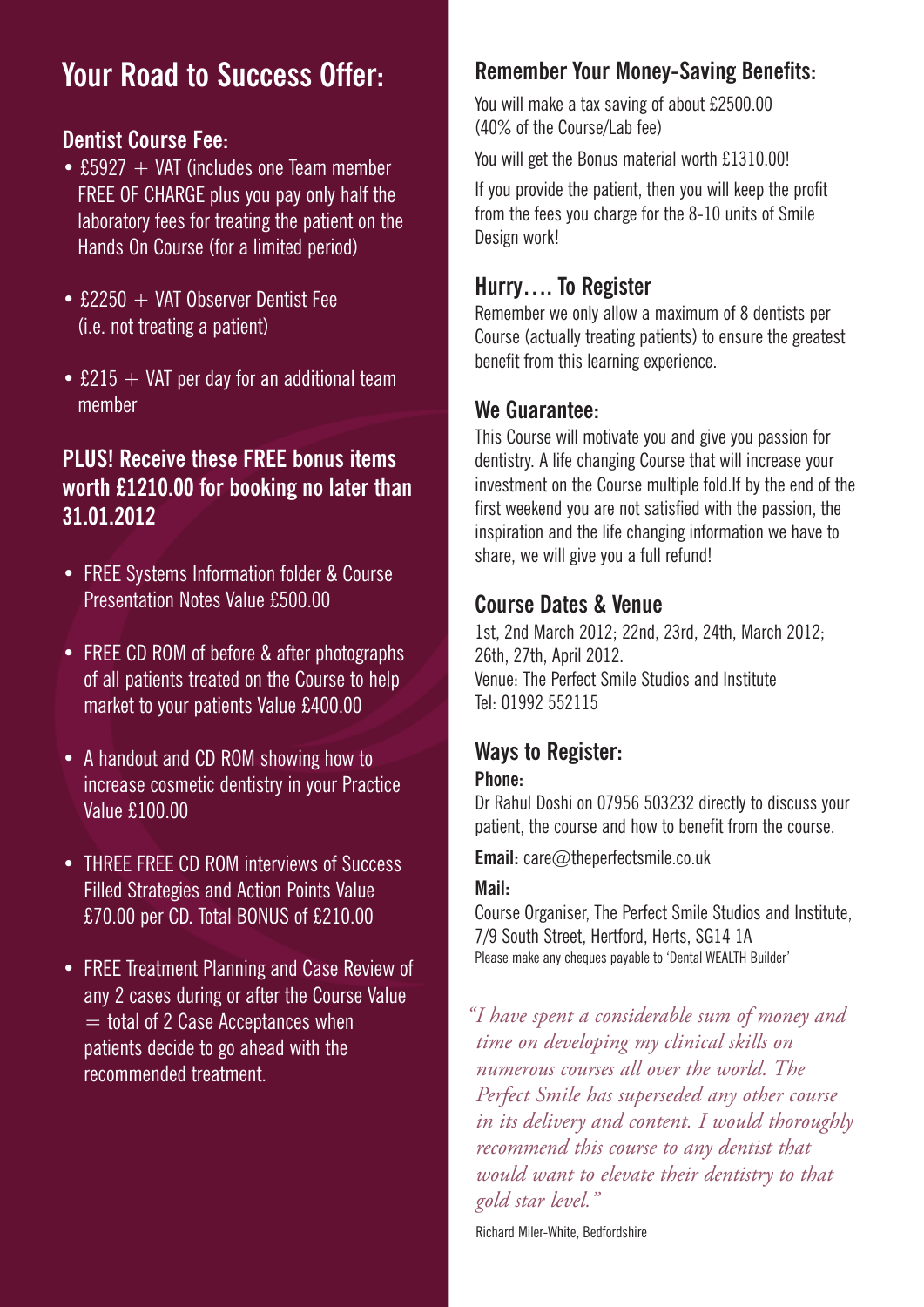Booking Form **Please enroll me for The Ultimate and Comprehensive 7-Day Hands-on Course: Smile Design, Occlusion, Treatment Planning, and Exceptional Composite Restorations (60 hours Verifiable CPD Points)**

#### **And offer me FREE BONUS ITEMS worth £1210.00!**

for booking before 31.01.2012

- **•** FREE Systems Information folder **Value £500.00**
- **•** FREE CD ROM of before and after photographs of all patients treated on the Course to help market to your patients **Value £400.00**
- **•** A handout and CD ROM showing how to increase cosmetic dentistry in your Practice **Value £100.00**
- **•** THREE FREE CD ROM interviews of Success Filled Strategies and Action Points **Value £70.00 for each CD. That's a total BONUS of £210.00 in CD ROM material!**
- **•** FREE Treatment Planning and Case Review of any 2 cases during or after the Course

#### **Course Dates**

Name:

1st, 2nd March 2012; 22nd, 23rd, 24th, March 2012; 26th, 27th, April 2012.

### **Your Investment Only**

Please choose from the following:

- £5927 + VAT (includes one Team member FREE OF CHARGE) plus only half laboratory fees for treating a patient on the Hands-on Course. No. of places:
- £2250 +VAT the Course fee for a Dentist Observer (i.e. not treating a patient) No. of places:
- $£215 + VAT$  per day for an additional team member No. of places:

#### **Remember:**

You will make a tax saving of about £2500.00 (40% of the Course/Lab fee) and you will get FREE Bonus material worth £1310!

| NQIIIU                                                                               |           |
|--------------------------------------------------------------------------------------|-----------|
| Address:                                                                             |           |
|                                                                                      |           |
|                                                                                      | Postcode: |
| Telephone:                                                                           | Mobile:   |
| E Mail:                                                                              |           |
| Payment Method: Please debit my Visa / MasterCard / Switch / Maestro (PLEASE CIRCLE) |           |
| <b>Card Number</b>                                                                   |           |
| Valid from<br><b>Expiry Date</b>                                                     | Issue No. |
| 3 digit security number:                                                             |           |
| Signature:                                                                           | Date:     |

Please send completed form to: Course Organiser, The Perfect Smile Studios and Institute, 7/9 South Street, Hertford, Herts, SG14 1AZ Please make any cheques payable to 'Dental WEALTH Builder'

For further information call Dr Rahul Doshi on 07956 503232